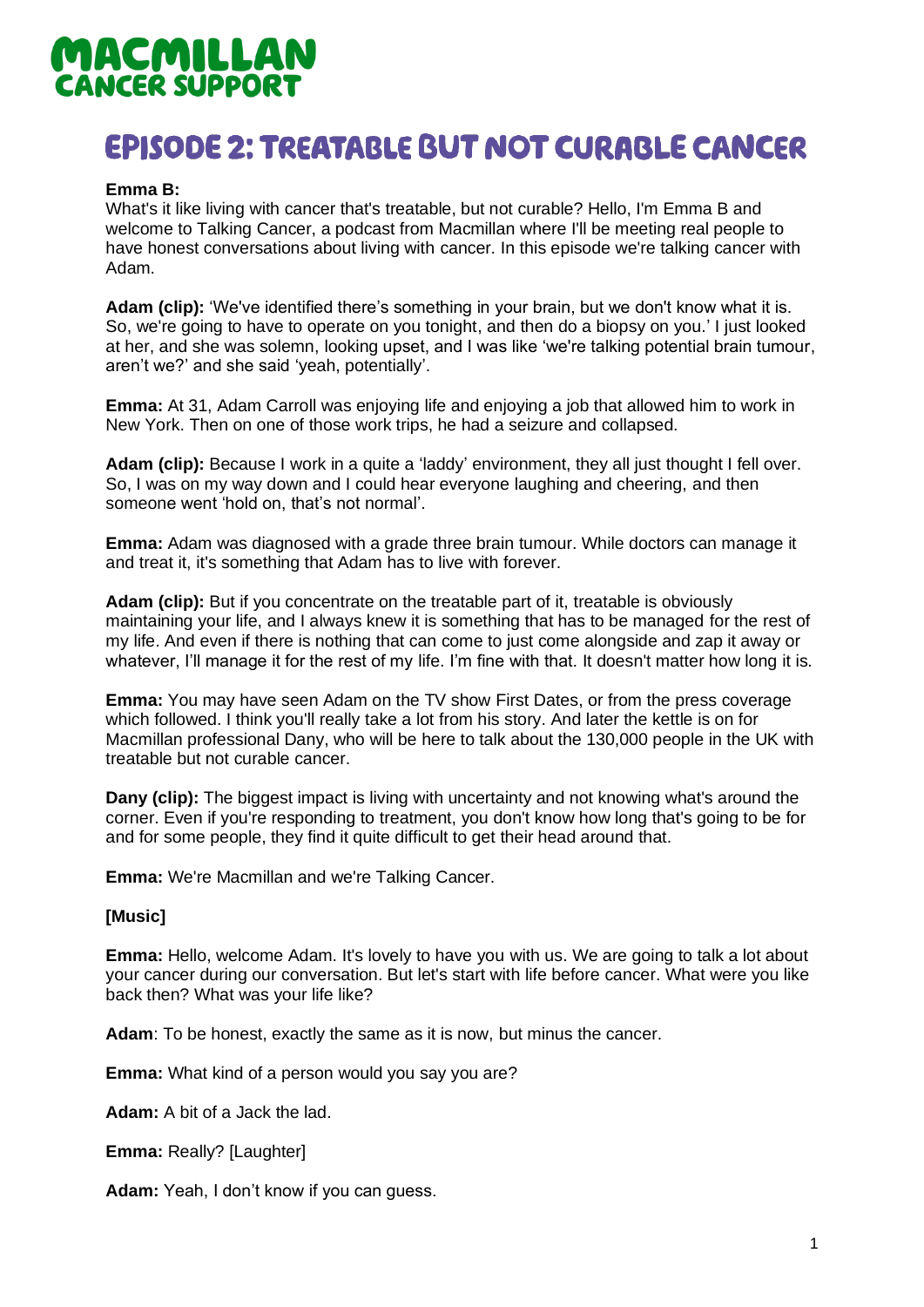

**Emma:** So, how old are you?

**Adam:** 35.

**Emma:** What do you do for a living?

**Adam:** I work for a stock brokerage, but the geeky side of it, in IT. Not the money-making side.

**Emma:** Yeah, there you go. Should have worked harder in school, I say to myself every day! And in New York were you staying at a hotel? Were you staying with friends? I mean, life must have felt pretty bright…

**Adam:** I was in a hotel, but a really swanky hotel. I was working out there. And I was like, 'yeah, this is absolutely brilliant'. And then messed it up.

**Emma:** You didn't mess it up. Don't be silly. Was your life going to plan then? What were your hopes and dreams at that stage?

**Adam:** To be honest, I don't think I really had a plan. It just was just day to day. It always was and I think more so than ever, it always will be.

**Emma:** Have you got a family, any brothers and sisters?

**Adam:** Yes, older brother, older sister. Mum and dad, they live down in Kent.

**Emma:** And were mum and dad quite pleased with the way Adam, their gorgeous son's life was working out?

**Adam:** You'd have to ask him that. To an extent I reckon.

**Emma:** Was it more like, 'oh, what's he done this time?'

**Adam:** I think when they got that phone call, they thought, 'oh God, he's been sacked' or something like that.

**Emma:** Let's talk about the day when you collapsed then, because this is where everything changed. Was there anything that you had noticed about how you felt that could have predicted this?

**Adam:** Absolutely nothing. That was the weirdest thing, because I didn't even have a headache or anything like that. I didn't feel ill whatsoever. I just stood up in the office to go to someone else's desk and try and say something to them, and then I can actually remember not being able to speak and slipping over my words and then I can actually remember collapsing. And because I work in quite a 'laddy' environment, they all just thought I fell over. So, I was on my way down and I could hear everyone laughing and sort of cheering. Then someone went, 'hold on, that's not normal', because I'm on the floor convulsing apparently.

**Emma:** And from that, the memory's a little bit cloudy about what happened next.

**Adam:** Yeah, then it's a complete blackout. And the next clear memory is I'm waking up surrounded by New York paramedics, which sounds all dramatic like in a film but –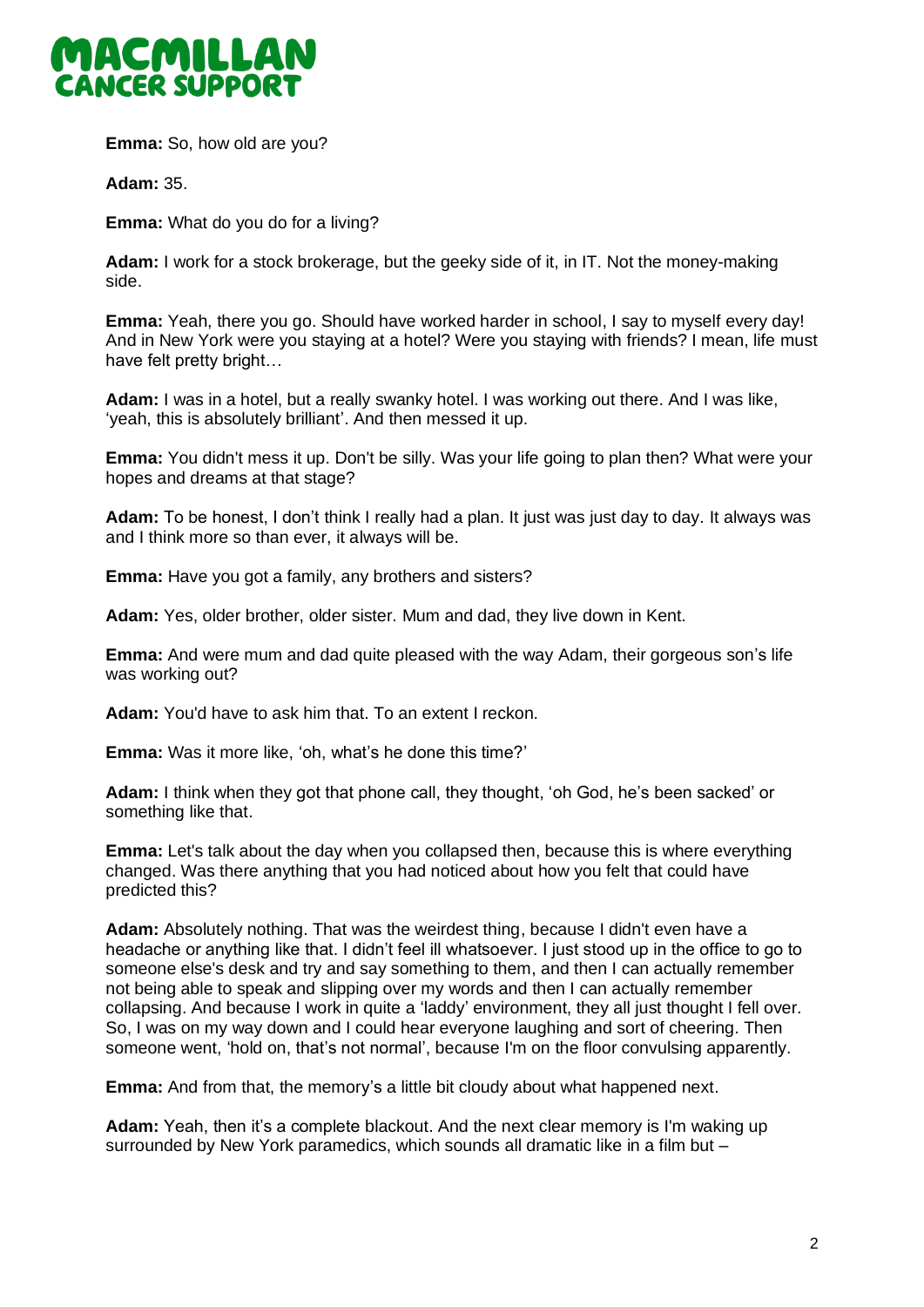

**Emma:** Well, to be fair, it is quite dramatic. It's probably not nearly as glamorous but that is quite dramatic. And you know, for you to be so ill, so far away from home. So, had anybody come with you from the office?

**Adam:** No, I was sent out there to work on my own, and it was only once everything had happened, and I'd gone to hospital and been diagnosed with what it was that my company took steps to get my father out to be with me.

**Emma:** So, you're being dealt with by the paramedics in New York. What are you hearing about what they think it might be?

**Adam:** To be honest, the bit with the paramedics, when they've got air on me and stuff like that, and the bit being blue-lighted to hospital, it's all a blur really. I don't remember. I remember trying to speak. So, when my colleagues from the New York office came to the hospital with me, and I kind of remember trying to talk to him, as if to say, 'you're making a bit of a fuss out of all this, aren't you? Can't I just go back to work?'. And he was just like, 'no, we have to do this'. And then I remember getting to hospital, and there was a nurse that I spoke to originally. And she was like, 'well, obviously something has happened, so we're going to have to do a scan on you'. And at that point –

**Emma:** And you're conscious by then and –

**Adam**: Yeah, I'm fully aware of the conversation at this point. And at that point, I was quite jokey and almost quite flirty with this nurse, she was quite pretty. And she was laughing back and she was really cool. And then I had my scan, and I came back up, it must have been an hour, an hour and a half later, whatever -

**Emma**: So, this must have been happening quite quickly?

**Adam:** Yeah, it was like that (clicks), it's all just a blur. And then the same nurse, she says, 'we've got your results'. And her whole demeanour had changed to the point where I was like –

## **Emma:** You knew.

**Adam:** Yeah. She was like, 'we've identified there's something in your brain, but we don't know what it is. So, we are going to have to operate on you tonight, and then do a biopsy on you.'

#### **Emma:** Woah!

**Adam:** I was like, yeah, exactly that. I was just looking at her and she was really solemn, looked upset. And I was like, 'we're talking potential brain tumour, aren't we?' and she just went, 'yeah, potentially.'

**Emma:** How did you – why did you jump to that conclusion?

**Adam:** At that point when everything had gone so crazy, I just thought it's got to be something really, really bad. I wouldn't just collapse with a headache. So, my mind instantly went to the worst-case scenario.

**Emma:** Were you in pain at this point?

**Adam:** No. Zero pain.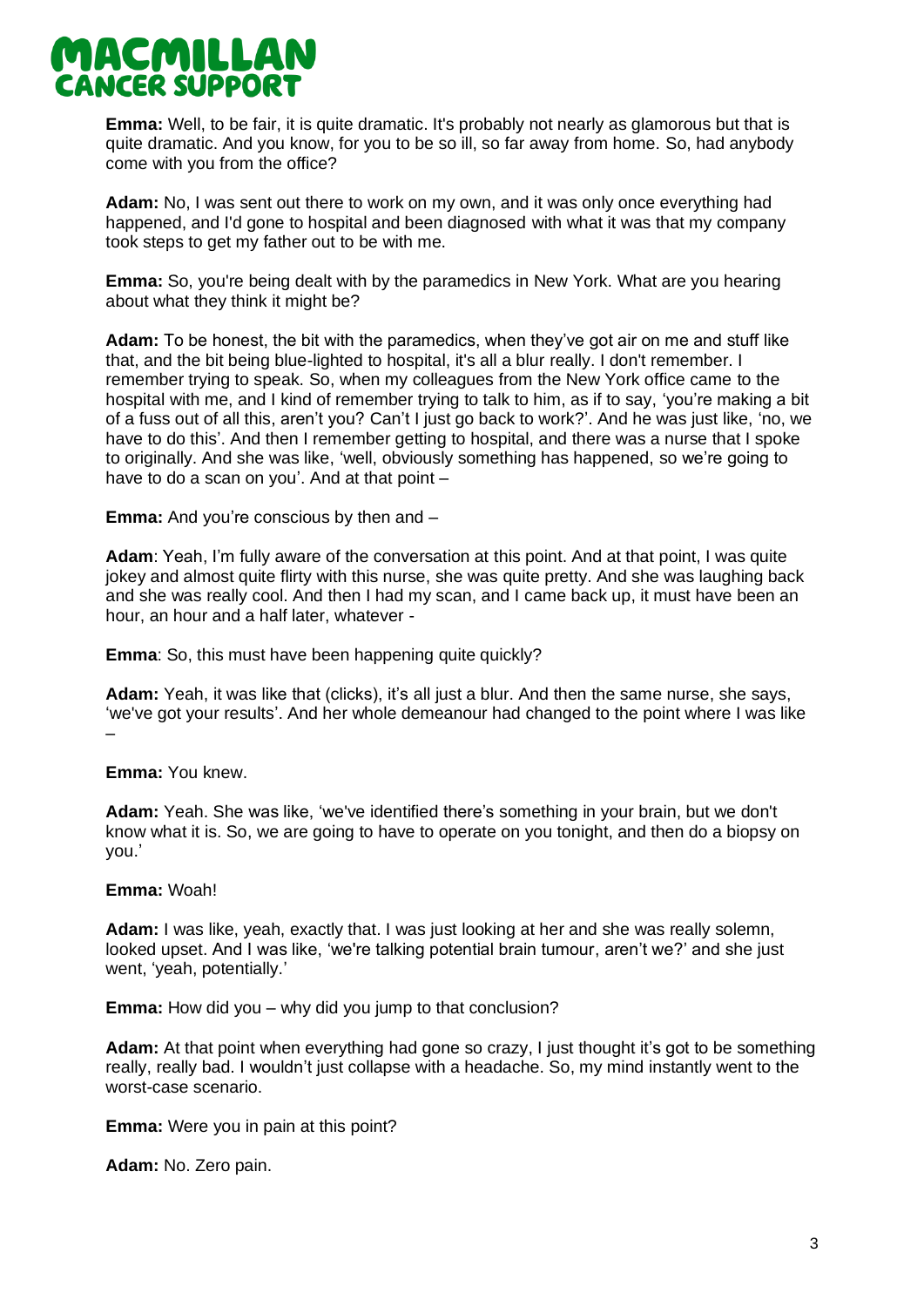

**Emma:** And at that point it doesn't affect your movement, or –

**Adam:** No, that's what I think they were worried about. If you have a seizure, then obviously… your speech… So, where my brain tumour is, it's an area of the brain where it affects all of your cognitive functions. So, that would be like things like balance, walking and talking, and stuff like that. All that was fine, believe it or not hearing my voice now. All that was fine but a very surreal few hours.

**Emma:** How long are we talking then, between you hitting the deck at work and going in to have your brain scanned?

**Adam:** I probably collapsed at about one o'clock in the afternoon. I was being operated on by 8pm that night. And then I came out of – because obviously they put me under to do the brain surgery – so then I came out of that the following morning. And by that point, they'd already got my dad out to New York.

**Emma:** Had you had a chance to speak to your mum or dad before you went into surgery?

**Adam:** No. Because it was all hands on deck because of obviously what I've got going on, I had no chance to talk to anyone. No family or anything.

**Emma:** You must have been terrified!

**Adam:** Yeah, I was. It's the most scared I'd ever been in my entire life, by a mile.

**Emma:** Absolutely. I can't believe you didn't have time to speak to anybody

**Adam:** I know. But I think when you're in that situation they're just like, 'oh we need to do this, we need to do that', you're just like, 'do it then. Because I don't want to die, just do it.'

**Emma:** Was that on the cards at that point? Had somebody mentioned that we need to do this because you are critical?

**Adam:** No. Whether it was the case or not, I don't know, but they never said anything like that to me. They just said that time is of the essence.

**Emma:** And how does American emergency surgery situations compare?

**Adam:** I've never had emergency surgery in the UK!

**Emma:** Were you well looked after?

**Adam:** Extremely well looked after. Luckily enough, we get private care through work. So I was looked after really, really well out there.

**Emma:** At this point, were they using lots of long words that you didn't know? Were they explaining things, or were they just in 'let's do this' mode?

**Adam:** A lot of it was in very simplistic layman's terms. It's just like, 'this is this', 'this is that'. So, after the biopsy - so to guide them, I had a biopsy… This is another mad caveat to why I'm convinced that it was all meant to be, it was all supposed to happen in New York. If you Google his name, he's literally the most famous brain surgeon on the planet. Dr. Theodore Schwartz, I owe him my life.

**Emma:** He sounds important.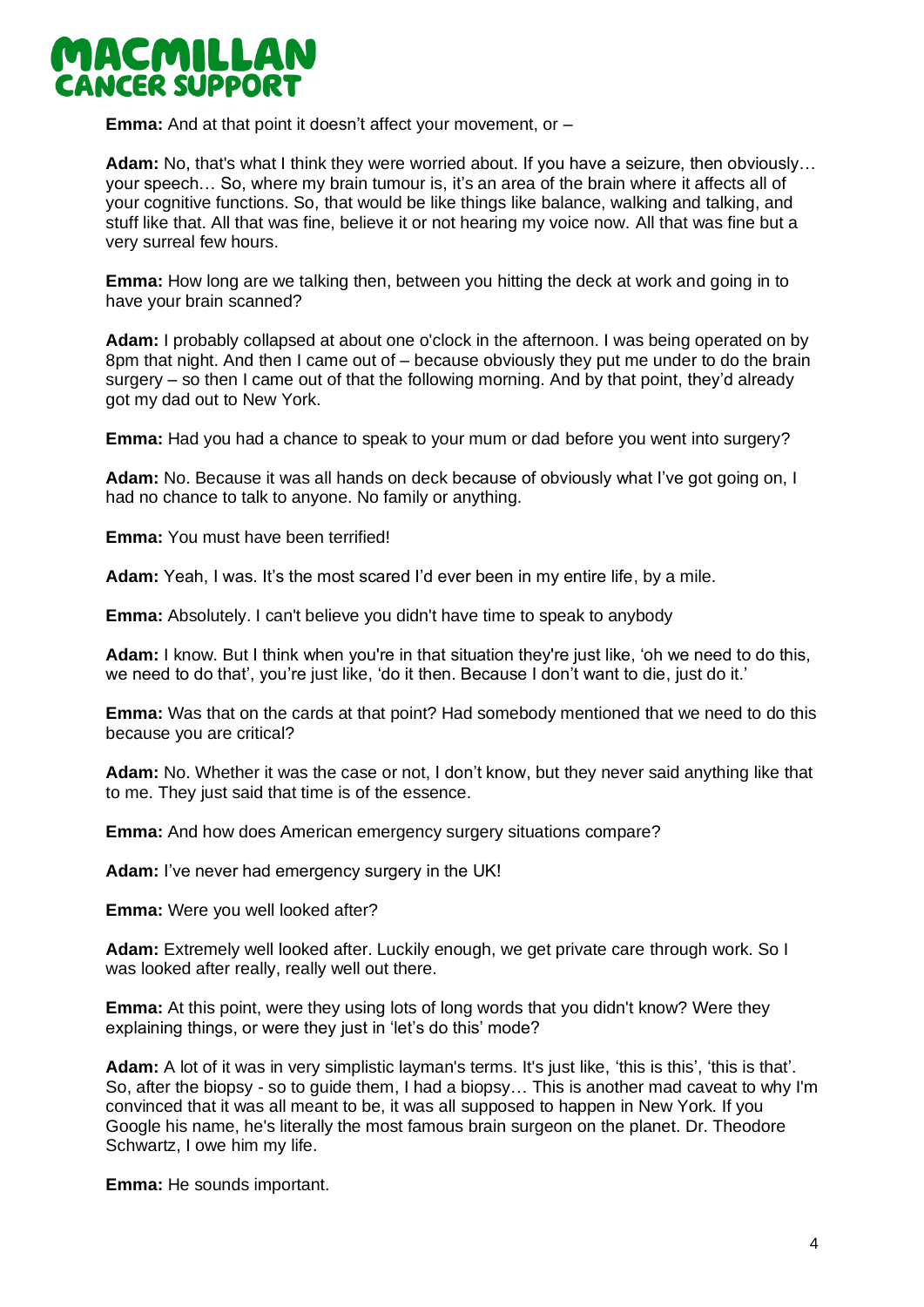

**Adam:** Very important. I was like, 'who is this guy that's chopping my head open?'. Googled it in hospital, and he's on Sky News, CNN, all the talk shows in America. He was like the oracle of brain surgery. So, I was like, 'yeah, he can cut my head open again, it's fine(!)'.

**Emma:** If you're not called Schwartz, you're not getting in [laughs]! So, you have your scan. They then do a biopsy, that you are awake for? Or not?

**Adam:** Yeah, so not fully under, because obviously they have to monitor your levels and stuff. But yes, as close to being under as you possibly can, without actually being under. But not to the point where I actually remember him doing any surgery or felt anything, or anything like that, because they did pump me full of some ridiculously strong drugs. They said when I woke up after the biopsy, I was trying to take all my vital cables out and stuff like that and saying, 'I want to go to the pub' and they weren't letting me!

**Emma:** This is a reaction from the medication surely! You were taking all your lines out –

**Adam:** Yeah, I'm not that desperate for a Guinness!

**Emma:** To be honest with you, after the experience thus far, I think most of us would be reaching for a strong gin and tonic. So, you've got the biopsy, you've got the incredible doctor, but this whirlwind has all got to come to a point which is your diagnosis. At what point are you told that this is what you have and what did they say?

**Adam:** I was told after the biopsy that it was a grade three blastoma brain tumour. Dr. Theodore Schwartz again said, 'but I can cut more out. So, we're going to put you back in for more surgery'. And at that point, I was actually more scared about that one than the first one, because I couldn't really remember the first one. For the second one, I had about three days to think of it. Because they said, 'yeah, we're going to get you back in in a few days' time and operate again'. He said, 'I can take more of the tumour out and then let you be on your merry way'. And then I just remember, for three days, I was sitting in the hotel with my dad and I was absolutely shitting myself.

**Emma:** Everybody that we speak to, the wait is the worst. And now you have your dad there as well. So, the world is a very different place all of a sudden.

**Adam:** Yeah, well, he made it like a holiday. We were at Central Park, he started picking up pictures that he wanted to buy it from all the street sellers and stuff like that. I was like, 'Dad, you do realise why we're here, don't you?'

**Emma:** Did you talk about the important stuff with him on those three days?

**Adam:** I think we were both aware of it and it kind of got a brief mention, but we're both not very good with emotions and stuff like that. So, we were like, 'let's just get drunk and then worry about it on the day'.

**Emma:** 'We're in New York!'

**Adam:** Exactly. So, he wanted to go and see the hotel from Home Alone and stuff like that.

**Emma:** He wanted to what? Go and see the hotel from Home Alone?

**Adam:** Yeah, he's sad like that.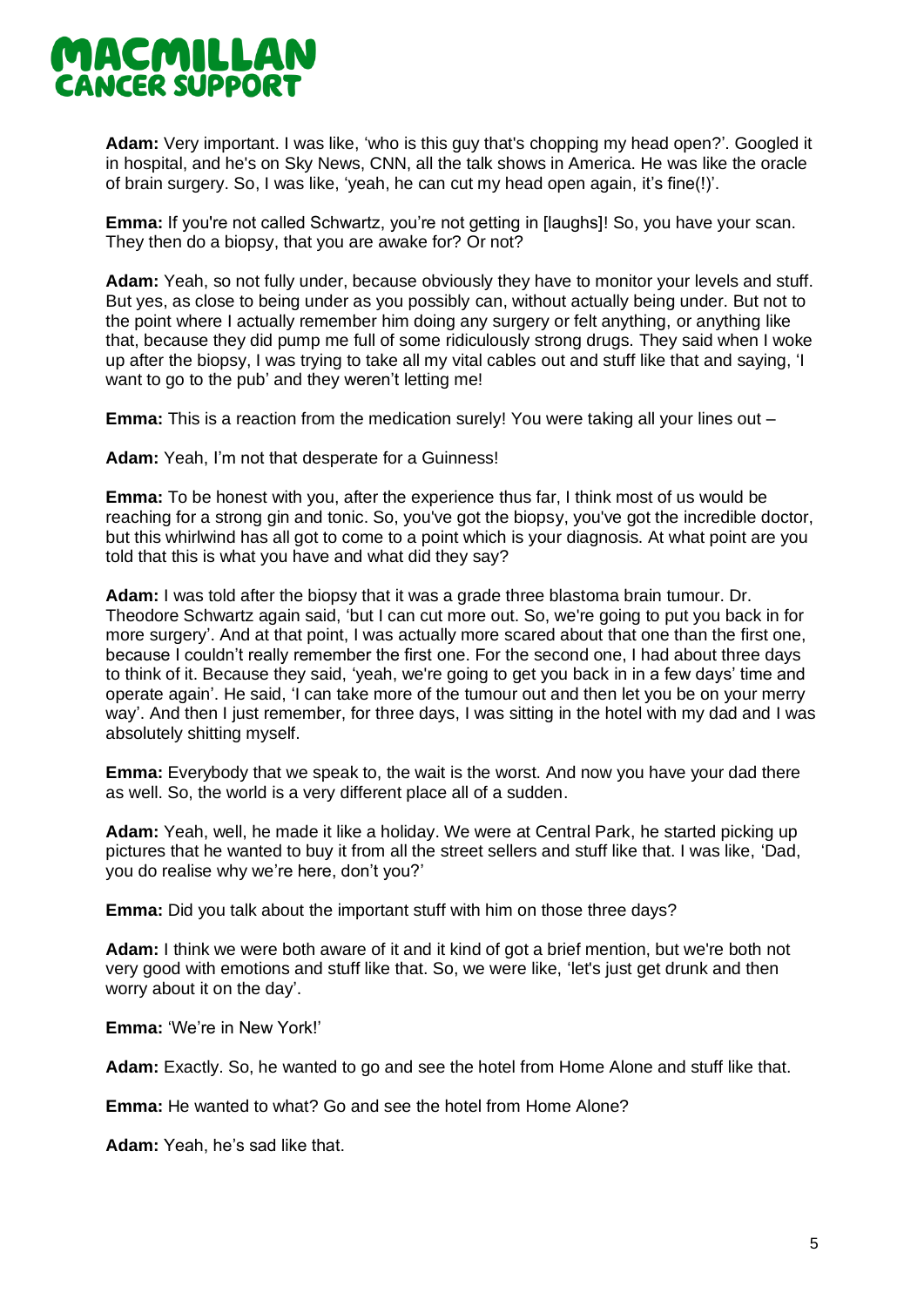

**Emma:** My husband Damian would do exactly the same thing, hilariously. Christmas is not Christmas without Home Alone, so they'd get on well.

**Adam:** He was trying to find the bridge in Central Park where the pigeon woman was! [Laughter]

**Emma:** My goodness me! Sit there and hopefully she might come out and save everybody! Yeah, who needs Dr. Schwartz when you got the woman with the pigeons? So, what do you at this point now that you've been told you've got this grade three brain tumour, you're going to have some more operations, what do you at this point know about what that means to you?

**Adam:** So obviously I made the cardinal sin of Googling an illness –

**Emma:** Hey, everyone does.

**Adam:** - and scaring myself more. And then realising that you can treat it, but it will never fully go. At that point I was like, 'yeah, this is pretty rubbish'. After he'd done more surgery, he came back and said he was delighted with how it went, and that there are only residual cells left that are cancerous. He says, but with radiotherapy and chemotherapy, that should be under control and you'll be absolutely fine. He says, I'm happy to send you back to London. And I was like, 'amazing'. So, I started doing radiotherapy. Do you know what, I was pretty naïve because I started doing radiotherapy and chemotherapy thinking this will get rid of it, and then obviously it doesn't. It just manages it.

**Emma:** And is the reason why you thought that because this phrase, which is treatable but not curable, had that been fully explained to you at that point? And actually, when somebody says that phrase you for the first time, it's actually not a specific as you might imagine...

**Adam:** I think the person who made the most sense to me was my oncologist at Macmillan, Dr. Mulholland. Because he said 'obviously, we're going to manage this, we will treat this, we're going to manage it, but it's one of those ones, you would never ever get a full all clear'. I suppose by that point, I was just accepting, I was at the point where I was like, 'well, every day is a bonus. So just keep treating me.'

**Emma:** Did that make you more determined to live your life well on a daily basis?

**Adam:** Yeah, I know people say you could get hit by a bus tomorrow – it's that kind of mentality. It's not like I could just go out partying and, you know, live a playboy lifestyle because I'm having treatment, so I'm feeling pretty ropey through all of it, but I did just get to the point where it's like, whatever happens, I'm just pretty blessed to still be here.

**Emma:** Let's talk about the treatment, the managing of that. Did you come up with a plan, did they give you a plan so that you knew what you were going to expect?

**Adam:** Dr. Schwartz in New York said the best course of action would be to do radiotherapy and chemotherapy. And then Dr. Mulholland came up with a time plan for that. So, I did that and it took, I think, nine months to a year.

**Emma:** Did you do that at the same time? Because what we're learning as well is that everybody's treatment is very specific to your type of cancer.

**Adam:** Yeah, mine was 31 days in a row of radiotherapy. But going into UCLH, every day, for 31 days, getting zapped and then going home. And then I think I had maybe a month break after that. I then started doing my chemotherapy, which was oral chemotherapy, so I was taking tablets at home. I did that for 12 months, maybe just over 12 months… no, I think 12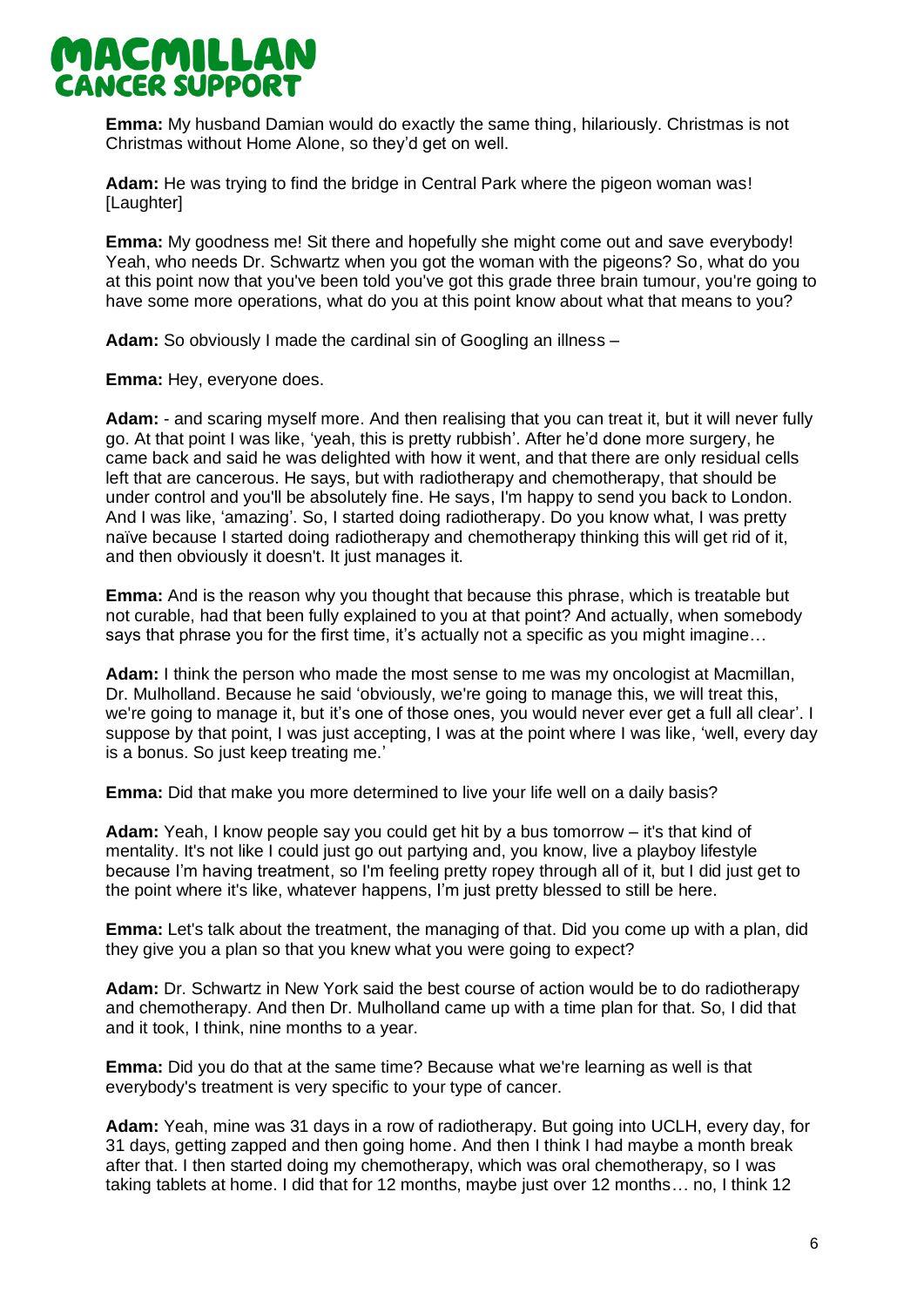

months exactly. And then, after that, Dr. Mulholland suggested something called immunotherapy, which is… I should know more because I've been doing it…! It's a targeted combination of drugs, which as far as I know is rarely used for brain tumours. But Dr. Mulholland said, because I reacted so well to radiotherapy and chemotherapy, he felt confident enough that I'd be strong enough to take it.

**Emma:** Are you working through this time?

**Adam:** For the first nine months, for the radiotherapy and chemotherapy, no, work gave me that time off.

**Emma:** And how was that, how were the lads at work? Were they good?

**Adam:** They were incredible, yeah. Obviously when I got back to London, I got ribbed a little bit, they were like 'anything for a day off!'. [Laughter] Same old stuff. But yeah, work have been amazing. When I had my immunotherapy, the first four months of that are more intense than the rest of it, kind of thing. So, work gave me that four months off.

**Emma:** What do you mean by that, what do you mean by really intense?

**Adam**: The regularity of going into hospital or Macmillan and getting your treatment. So, it's spread out over the course of a year, with two different drugs, but the first four months, you get them like every two weeks or three weeks. They cram it all in at start and then spread it out to make it more bearable for the rest of it.

**Emma:** And how is it, how does it affect you? Like, physically?

**Adam:** That was one that gave me a bit of a kicking to be honest. Yeah, it wasn't nice. I was aching, tired and a little bit sick because it's over the course of 12 months and you get scanned quite regularly. But the proof was that this brain tumour, it wasn't doing anything. It was just stable, so I felt like I'd take any kind of sickness or aching.

**Emma:** And those little wins must have kept you positive…

**Adam:** There's points where I'd be throwing up or feeling horrible, and feel like, 'what's the point?'. Then you get a scan result and you're like, 'that's the point. That's why I'm still here.'

**Emma:** Yeah, exactly. Emotionally, I know that you know, your dad and you are –

## **Adam:** Geezers!

**Emma:** Yeah, and that's probably the way most people are and how you get through it. What about your wider family, what was that like breaking the news to them?

**Adam:** When my mum found out about me in New York, she took it quite badly. But she was at the retirement age and she just said, 'guys, I'm taking retirement'. She told work, she goes, 'I'm not coming in', she goes, 'I can't handle this. There's no point in me being here because I can't concentrate because Adam is where he is.' So, she retired. So, she owes me one for that [laughter]. My brother and sister, my sister said she was in absolute… in pieces when she found out what happened in New York, which I wasn't surprised about. But my brother said the same thing which I was surprised about, because again, he's like me and my dad, kind of thing. But he said it hit him really hard. I think once I got through that initial bit, I don't think they were as scared about me doing the treatment. They were like, 'well, if you've had your head chopped open twice, you can take a few tablets'. So, after that, they've all been fine. I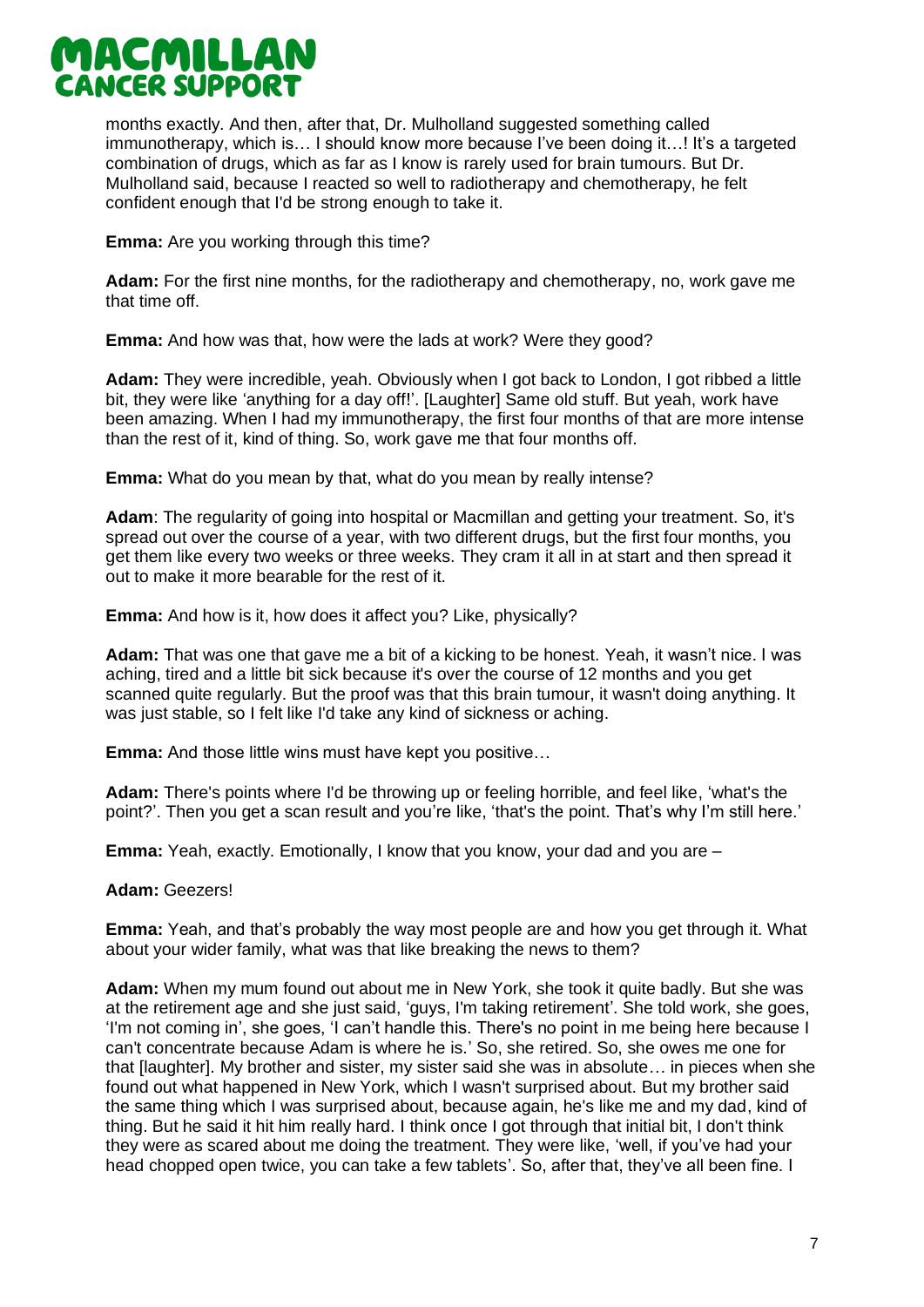

think it's got to the point where they forget how ill I actually was, because for them, it's just like hanging out with a normal person. I was like, 'I am normal!'.

**Emma:** Yeah, of course! Well…

**Adam:** Normal-ish. Normal for a Carroll!

**Emma:** [Laughter] And, apologies for the phrase, but your brain does tend to forget bits trauma on purpose.

**Adam:** Yeah. Well, mine does. Mine forgets everything now.

**Emma:** And this is how this is affecting you on a day to day basis. You must miss work, I'm sure, in that environment with everybody.

**Adam:** Yeah, I did. That's what I found hardest actually. Just being off work and not being around people. I get really bad cabin fever. And I like being around people. I like chatting. I like being gobby and stuff like that. So, sat indoors on my own, just contemplating my life of living with cancer – it's not ideal for me.

**Emma:** It's not. What did you do to try and relieve that?

**Adam:** I started running. Tried to get fit and healthy. So yeah, couldn't even run for a bus, decided to start running around a park every day.

**Emma:** Is there a goal? Or how –

**Adam:** Yeah. The London Marathon this year.

**Emma:** Oh, you're running the marathon this year? Oh my gosh.

**Adam:** I'm going to run and then walk.

**Emma:** Yes, cool! The best of luck with that. What an achievement! So how far can you run at the moment then?

**Adam:** I regularly run, sort of, 10k. I've done half marathons before, so I know I could do a half marathon. I've just got to do one of those twice.

**Emma:** What's your best 10k time?

**Adam:** 50 minutes maybe? But that was a while ago. I haven't done a 10k run for a little while.

**Emma:** Are you the type of person that needs a goal?

**Adam:** Yeah. Because otherwise I just wouldn't bother.

**Emma:** Yeah, my other half is exactly the same. And so, the running is keeping you busy, which is good. And keeping you out of trouble.

**Adam:** Ish.

**Emma:** [Laughter] And you're also needing to be careful about what you eat. So, the pork scratchings and the pints may have gone.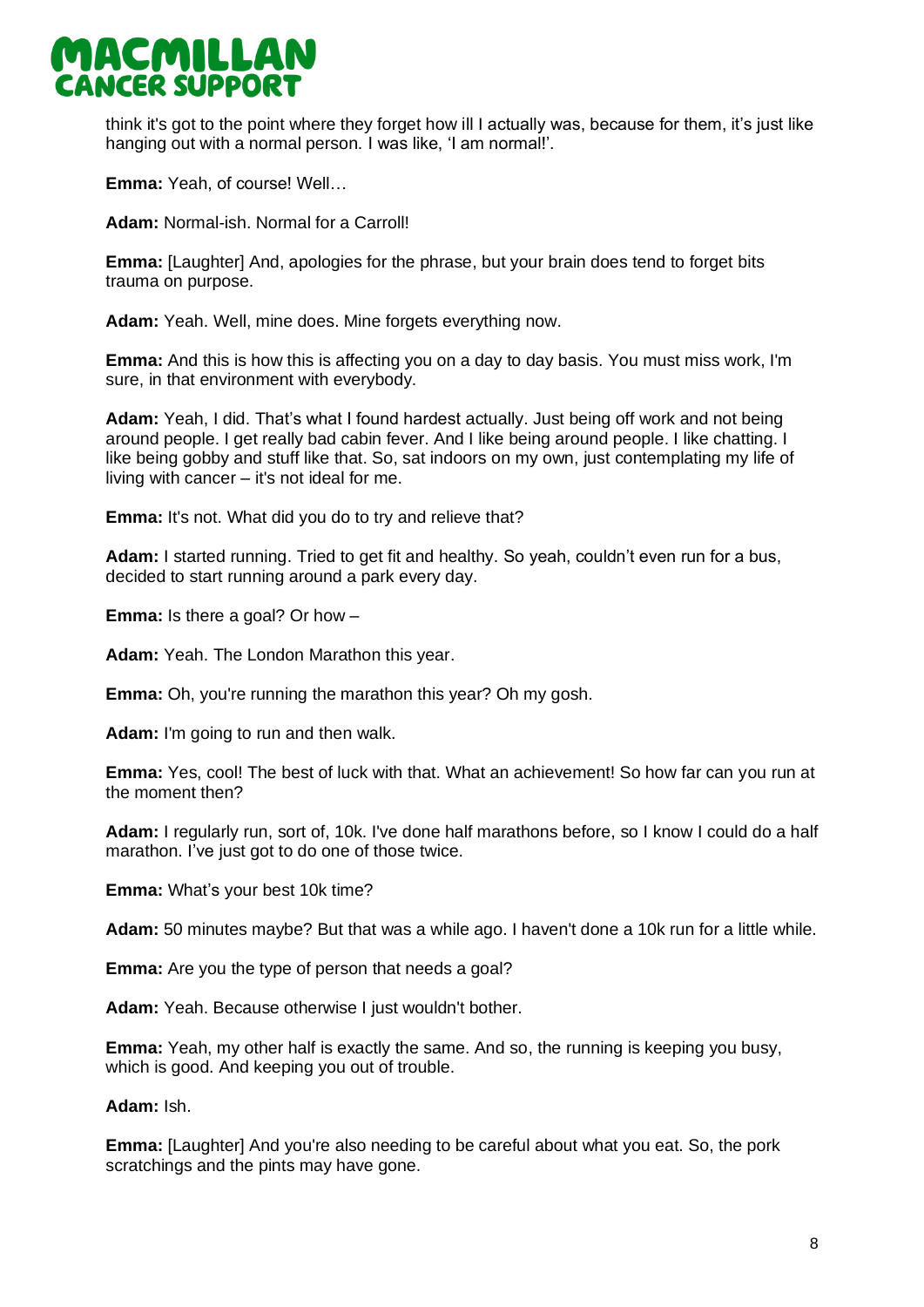

**Adam:** [Laughter] So I actually did six months of no drinking quite recently. But I went full on, eating salads and stuff like that. I know, I thought I was kind of like, some kind of reincarnation of God. And then it got to Christmas, I just started drinking again, so it's all gone out the window.

**Emma**: When you're in treatment as well, I'm sure you have to be careful about what you eat.

**Adam:** Yeah. You can't just have takeaways every day. So, you do monitor what you're eating a lot more. Before everything that happened, I was just a standard, working in city and getting takeout every lunch.

**Emma:** Coffee, coffee, coffee, coffee, coffee!

**Adam:** Yeah. Then once everything happened, I was like, 'okay, there's probably more I can do to help my body.'

**Emma:** Do you think what's happened to you has affected your group of mates as well? Like giving them an opportunity to reassess their lives, do you think?

**Adam:** I think so. I think in a handful of cases there are people on the verge of that mindset anyway, and then this happens, and they see how I've reacted and what I've been doing, and I think that's given them a little nudge to pursue what they were thinking of. My pals, who would normally be like, 'pub, pub, pub, football', and that kind of stuff, I think the ones who wanted to get away from that, had seen what I went through and were like, 'actually, yeah'.

**Emma:** It was a bit of a wake-up call.

**Adam:** Yeah, a bit of a nudge in the ribs - get fit!

**Emma:** Get fit, look after yourself. Talk to me about First Dates. [Laughter]. We couldn't do this without talking about First Dates!

**Adam:** I think I need to re-apply and go on 'Second Dates', because I'm still lacking on that front. But First Dates, obviously there was a selfish reason behind it, because I was looking for love. But also, because of everything that had happened, and other charities had got wind of my story and knew I was applying for it, they got involved. They asked if they could use me as a focus study, I was like, 'yeah, of course, bring wider attention to brain tumours'. I was kind of like, only wanting to go on the show for a laugh, and thought that it's a pretty big platform, it's a very popular show and a lot of people will see it. So, it was an ideal chance to get my story out there. And even if one person saw me doing what I was doing and felt like, 'you know what, there is hope', kind of thing, then it's worth doing. I didn't find love though.

**Emma:** Right, well, we need to sort this out. Is there anybody out there? [Laughter]. What sort of reaction did you get? You're a poster boy for brain tumours.

**Adam:** Absolutely overwhelming. The reaction of people on social media was just like nothing I ever expected whatsoever. It was good though. Oh, it felt amazing.

**Emma:** Macmillan are doing a lot of work to raise awareness of treatable but not curable cancer like yours, Adam. Is it a useful term when you're telling people about what you have?

**Adam:** Yes, it is, because you get people that see me and think I don't look ill, I must be better. So treatable not curable, at least that kind of insinuates that there is no end, all clear, kind of thing, but it's just manageable. But to come this far, three years basically since my diagnosis, and I still feel… well, I feel better than ever. I thought if I was to benchmark to get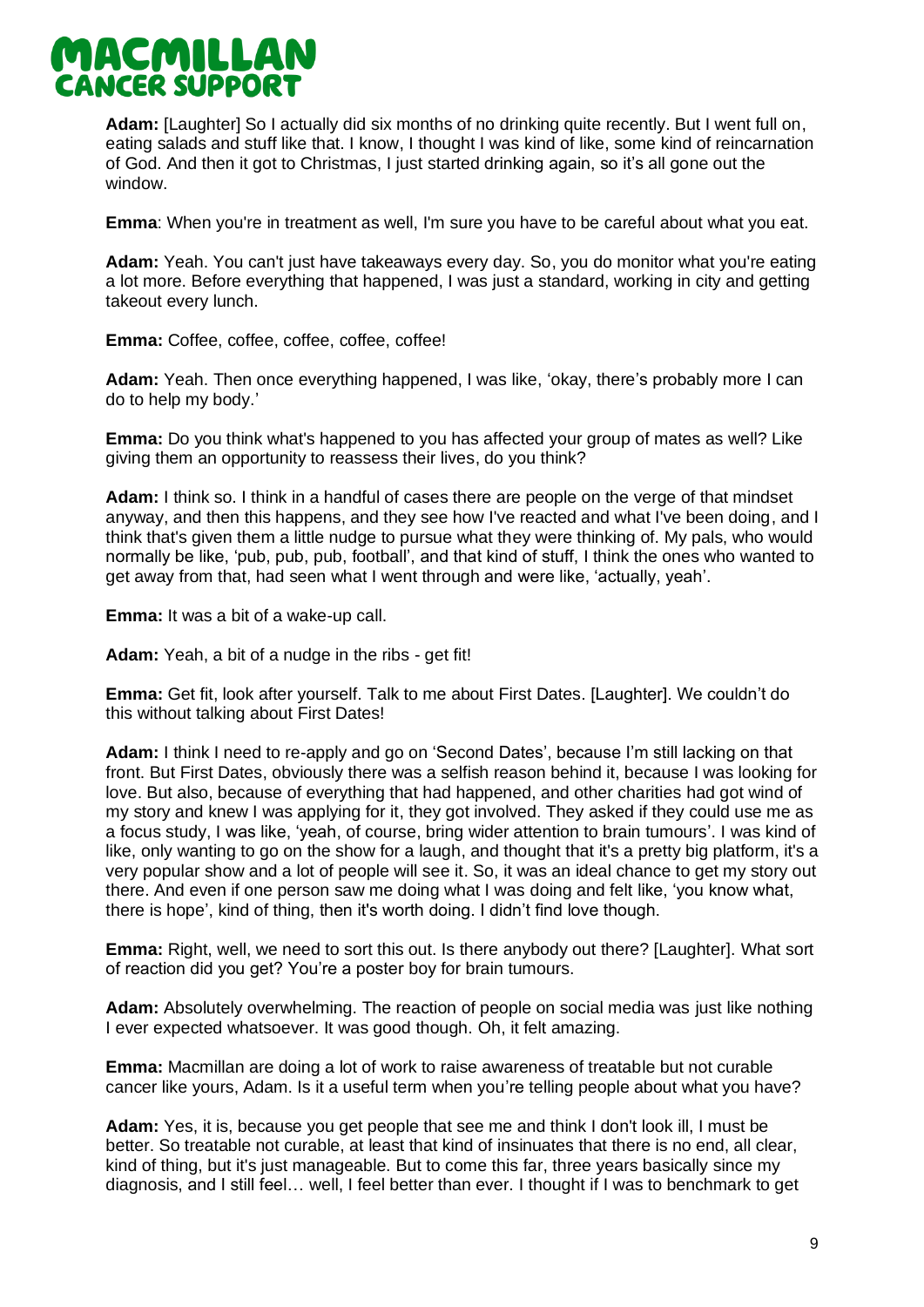

somewhere, then in your head you'd be like 'maybe by this time in six months or twelve months there will be new treatments and stuff like that', and I think that is happening more and more. Now I'm not saying something is going to come out, and it'll just be like right, brain tumour is done, but I think there's always hope, kind of thing.

**Emma:** Well, you know, the immunotherapy, that's quite new – trying that on a brain tumour…

**Adam:** Exactly, that's quite pioneering. It wasn't a trial or anything like that, I don't think…(!). But no, yeah, it's quite pioneering.

**Emma:** That's really interesting as well, because I guess the 'treatable but not curable' tag could quite happily sit really heavy with you and make it very difficult to look forwards –

**Adam:** Yeah, but if you concentrate on the treatable part of it, treatable is obviously maintaining your life and I always knew it would be something that has to be managed for the rest of my life. And even if there is nothing that can come along and just zap it away, or whatever, to manage it for the rest of my life – it's like, I'm fine with that. It doesn't matter how long it is.

**Emma:** You're a very proactive person, aren't you? You're like, 'we'll just do it, it's fine, we'll just get on with it'. Have you met other people with the same condition as you, and has that been helpful?

**Adam:** Yeah, a good friend of mine, she does a lot of work for the cancer community – Lauren Mahon. She regularly does get-togethers and she does ranges of t-shirts and stuff like that. So, I've met hundreds of people in the cancer community. We're obviously all in the same boat, and it's not a boat anyone wants to be in, but you just kind of deal with it don't you? Get along. But yeah, you do meet some amazing people. You can meet people, you think you're doing really well, or no, sorry – you have a down day, and then you meet another person and you're like, 'I've actually got nothing to moan about'.

**Emma:** Wow, you know, that's the strength that you get from talking to people that have similar conditions, is that everybody has these good days and bad days. When you are given that diagnosis that it's treatable, not curable, I know that some people in the past have had a very, sort of, physical relationship with the tumour, with the cells that are still there. Do you feel like you need to get rid of it the whole time? Or are you at one?

**Adam:** I think I'm at the point now where it's just like, every time I have a scan and it's not doing anything, I'm like, 'fine, you just keep on not doing anything. I'll carry on. I'll do me, you do you! See you in three months' time'.

**Emma:** Absolutely. I suppose with the big questions in life, Adam…

#### **Adam:** Tottenham.

**Emma:** No, I'm not talking about Tottenham! I'm an Aston Villa fan! I know, I have to carry that cross, okay! [Laughter] Can you pinpoint how this has really changed your life, apart from the, obviously, massive physical aspects of it and how that has changed you, but has it changed you as a person?

**Adam:** I would say not loads, but other people would say it has.

**Emma:** What would they say?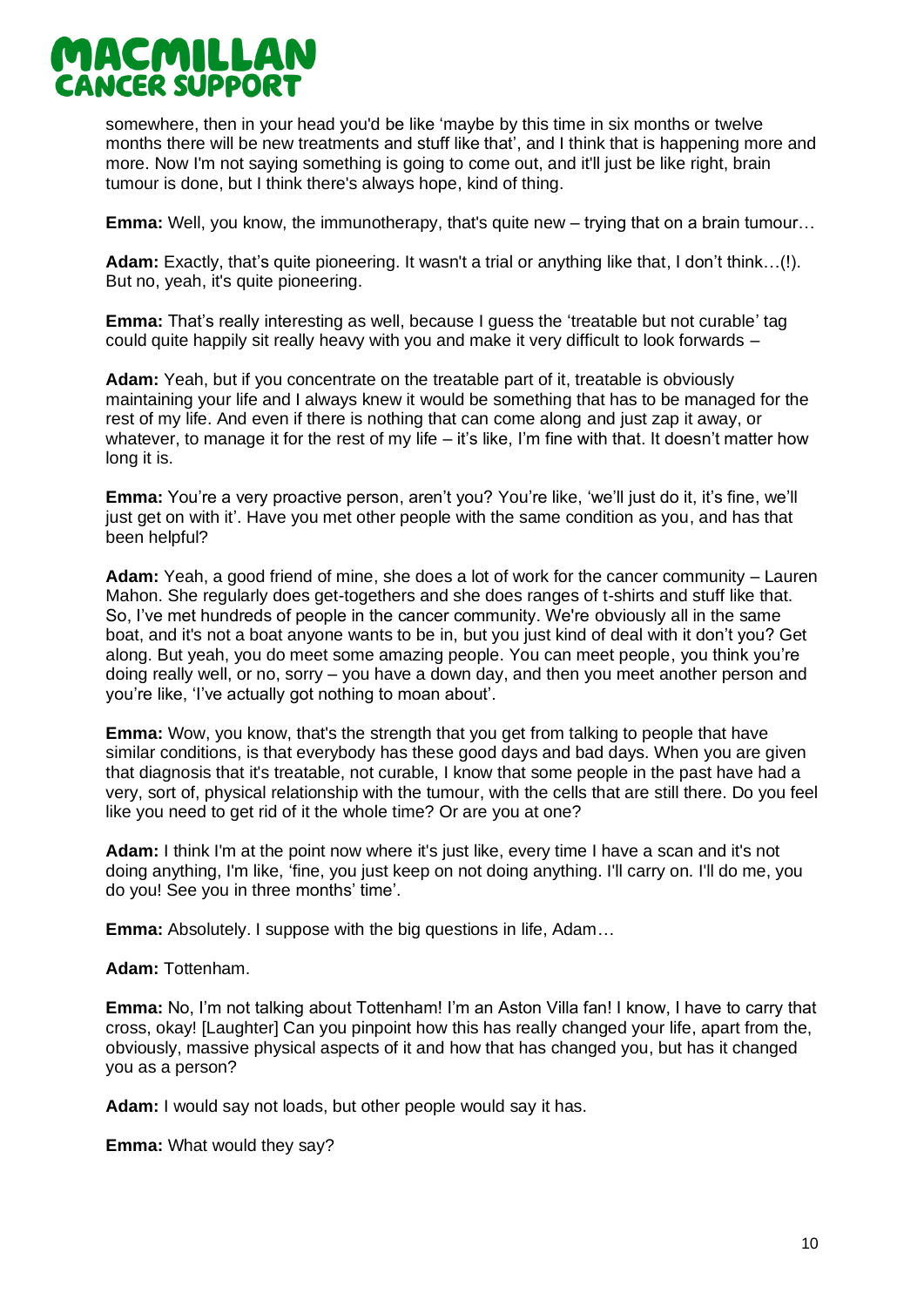

**Adam:** I think they'd say I'm a bit more caring, a bit more worried about other people. I seem to have a bit more of a purpose in life, which is why I'm doing stuff like this.

**Emma:** And the future looks…

**Adam:** I was horrible before this(!).

**Emma:** Were you? Were you horrible before this?

**Adam:** No. Absolutely not. [Laughter]

**Emma:** Maybe at a Friday night at about ten o'clock, you were a handful, were you? [Laughter]

**Adam:** Pretty horrible then, yeah.

**Emma:** You are daring to look forward to the marathon and things like that. What's on the horizon of things you want to do and are you going back to New York anytime soon?

**Adam:** No, work won't let me, just in case I collapse again! With future goals, the marathon is the most upcoming one, and then beyond that, just live a life as normal as possible. Maybe go on First Dates again…

**Emma:** Just for the record, Adam is still young, free and single. First Dates here we come.

**Adam:** Free and single, yeah.

**Emma:** It's ace to talk to you. It's been really, really, really, really fun, and we wish you all the best.

**Adam:** It's been amazing, I've loved it. Thank you very much.

## **[MUSIC]**

**Emma:** Dany, our Macmillan professional is back with me. Hello, lovely. What do you make of Adam's story?

**Dany:** Oh, really interesting and slightly different in terms of being diagnosed in a different country, but amazing that it all came together for him. And also, that he got such fabulous support from his employers.

**Emma:** Very bizarre how it all unfolded, but in the right place at the right time, thank goodness. When we were talking with Adam, we talked a lot about the phrase 'treatable but not curable' cancer. What does that mean?

**Dany:** So essentially, years ago, those types of cancers often meant quite a poor outlook, and people may only have survived a year or two. But with new treatments, what we're seeing is that people have options for different types of treatment, the cancer will never be completely eradicated. So, the term treatable but not curable kind of identifies you know, that they can have treatment to keep the cancer at bay or control it or treat symptoms, but it won't ever eradicate the cancer.

**Emma:** At the point of diagnosis, would your doctor tell you that the cancer you had was treatable, not curable?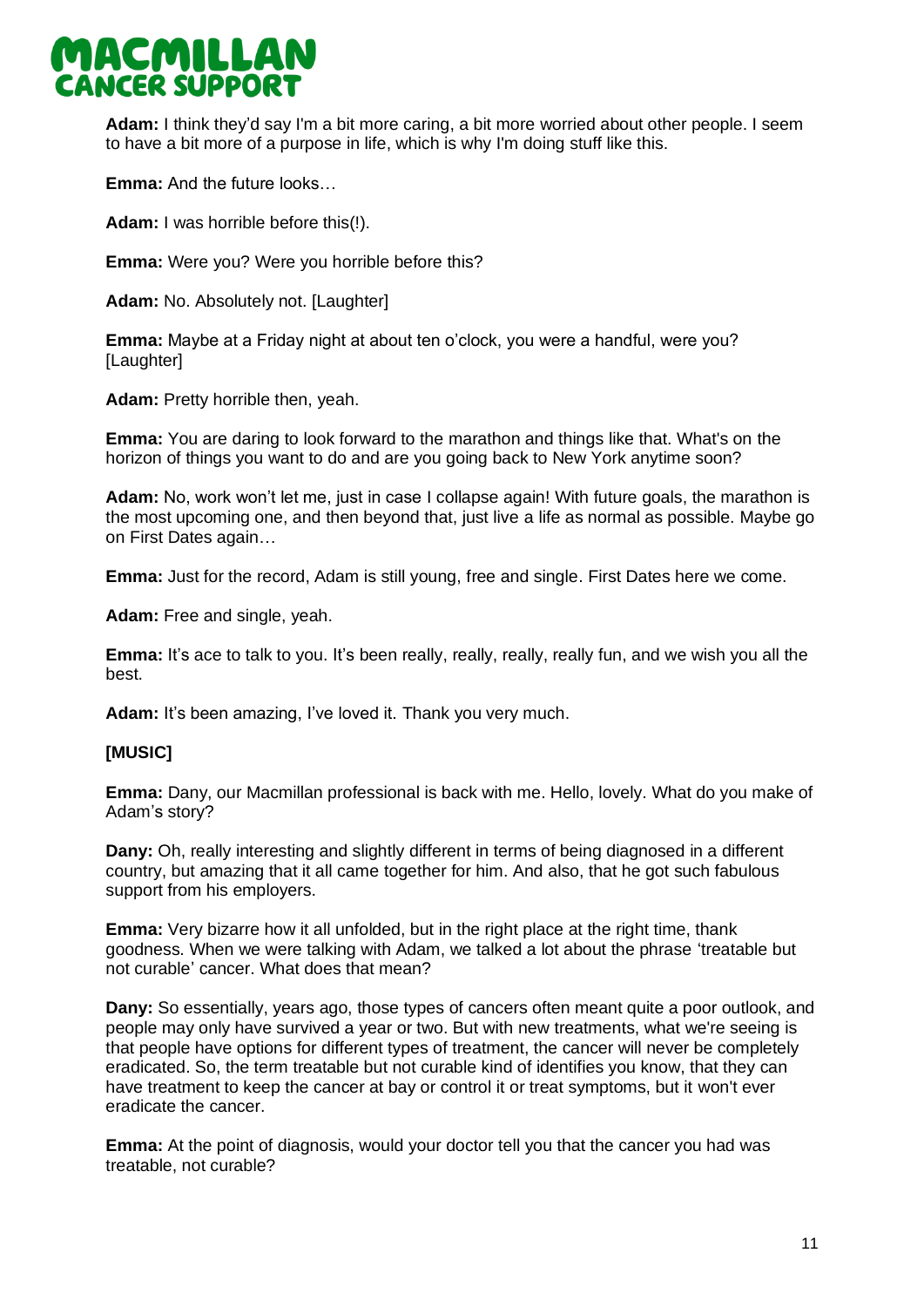## MACMILLAN CANCER SUPPORT

**Dany:** They might not use that terminology, in essence, but there are some cancers where it's fairly obvious that they're not curable, and also the stage of the cancer can indicate. So, it's a dialogue that might need to be ongoing. So, it might be the first conversation is around that staging. And that the hope is what the treatment aims are. But sometimes if the person is asking all the right questions, then absolutely the clinician will be as open as the person wants them to be. So, it might be that it happens in two or three conversations rather than bam, right at the beginning. It really depends on the person, the type of cancer and what treatments are available, because they may not be 100% sure what type of response someone's going to get, but they would definitely be articulating that the aim of the treatment is to hold the cancer at bay and manage symptoms – even if they don't say the words 'treatable but not curable'.

**Emma:** It's important as well, to clarify that 'treatable not curable' is different to terminal.

**Dany:** Yes, I mean, when somebody is not going to benefit from any treatment, the term that's probably used is palliative and supportive treatments, so you might still have chemotherapy or radiotherapy to manage symptoms, but the aim of the treatment is supportive.

**Emma:** Give us a sense of what life looks like for someone whose cancer is treatable, but not curable. I mean, Adam, you know, he's a geezer from the city and he's got his life and he's got his world and he's got his football. He has made adjustments, but what adjustments would you expect somebody going through that to have to make?

**Dany:** I think the biggest impact is living with uncertainty and not knowing what's around the corner. Even if you're responding to treatment, you don't know how long that's going to be for, and what we often find is people find it difficult to plan, like we would plan something for next year. You know, for some people, they find it quite difficult to get their head around that. I mean, Adam's adjusted and worked his own way through that. And I guess the other thing is that they're often on constant treatment. So, some of the treatments available to people with incurable cancer, they have to have for a minimum of two years, like the new immunotherapies.

**Emma:** It's a long time. With my little understanding of immunotherapy, during that time, you have to really look after yourself, don't you?

**Dany:** Yes. Even with other types of treatment and with any type of cancer, we know that if people take care of their physical and emotional health and their general wellbeing they tend to do better, and there is research in some cancers that it does help hold back a risk of recurrence, etc. So, taking care of yourself, your physical health, is quite important.

**Emma:** What are the different treatments that people might have then, in Adam's case? Because there was a patchwork of different treatments that he's encountered.

**Dany:** So, a lot of chemotherapy regimes are a combination of drugs and they all have acronyms, because the names of the drugs are a mouthful, but it's not uncommon in some types of cancer to have what we call neoadjuvant treatments. So that's chemotherapy or radiotherapy, or both, before you go on and have surgery.

**Emma:** What's the purpose of that then before surgery? Because in my head I'd be like, 'surely you need to go in there and, and cut it out'…?

**Dany:** In areas where things are more difficult to do surgery, because you've got lots of important structures around, trying to shrink down the tumour, so it makes the surgery easier is why they do it.